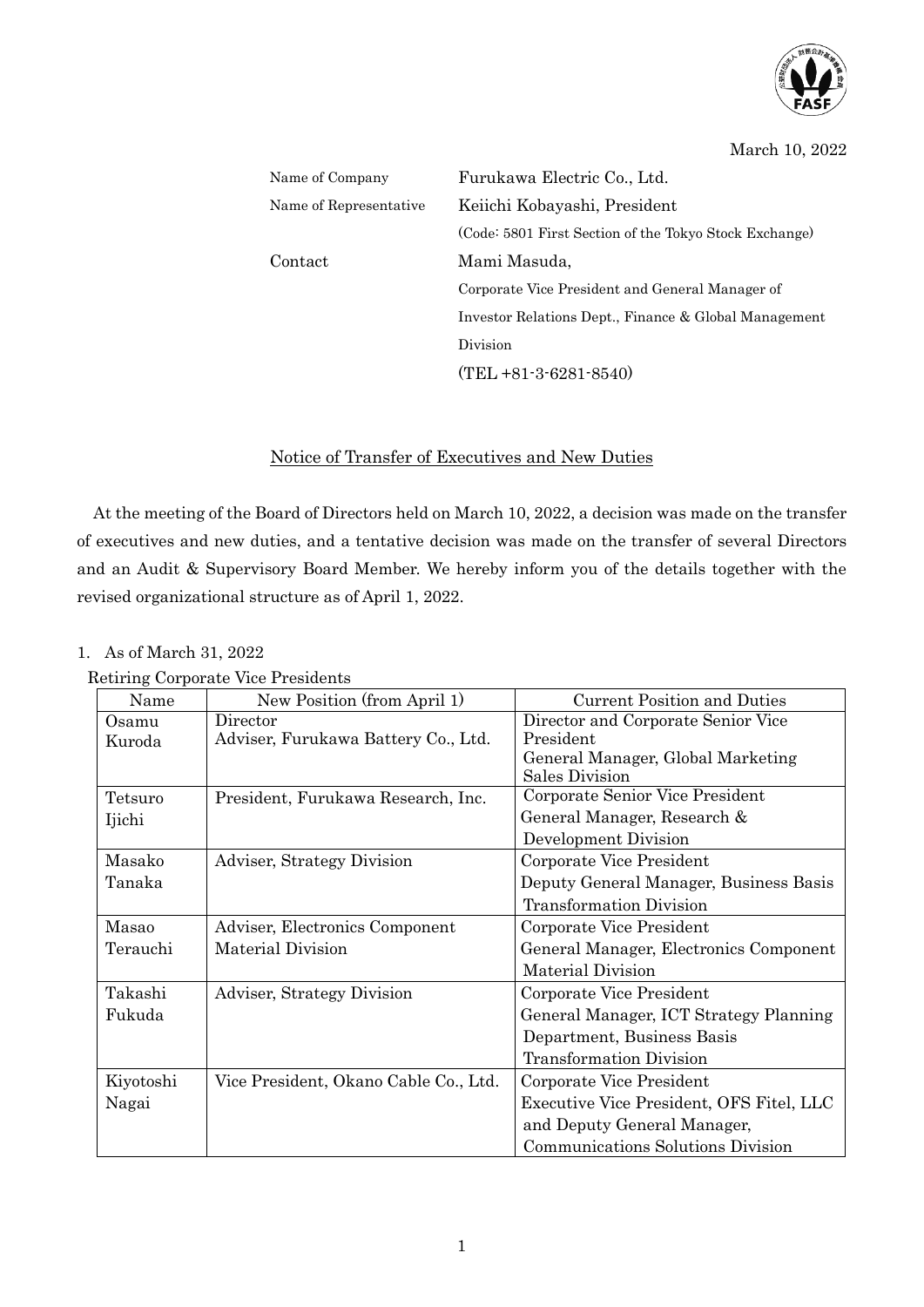# 2. As of April 1, 2022

| Name       | New Position and Duties              | <b>Current Position and Duties</b>     |
|------------|--------------------------------------|----------------------------------------|
|            |                                      |                                        |
| Kazunori   | Corporate Vice President             | General Manager, Infrastructure Sales  |
| Saka       | Deputy General Manager, Global       | Department, Global Marketing Sales     |
|            | Marketing Sales Division; and        | Division                               |
|            | General Manager, Sales Department,   |                                        |
|            | Global Marketing Sales Division      |                                        |
| Akira      | Corporate Vice President             | Deputy General Manager, Research &     |
| Fujisaki   | General Manager, Research &          | Development Division                   |
|            | Development Division; and            | Fellow, Telecommunications & Energy    |
|            | Deputy General Manager, Next         | Laboratories, Research & Development   |
|            | <b>Generation Photonics Business</b> | Division and                           |
|            | <b>Innovation Project</b>            | Director, Telecommunications & Energy  |
|            |                                      | Laboratories, Research & Development   |
|            |                                      | Division                               |
| Katashi    | Corporate Vice President             | General Manager, Business              |
| Hanaya     | General Manager, Business            | Transformation Team, Corporate         |
|            | <b>Transformation Team</b>           | Strategy & Direction Division          |
| Shozo Yano | Corporate Vice President             | General Manager, AT & Functional       |
|            | (Duties remain unchanged)            | Plastics Division, Functional Products |
|            |                                      | Division                               |
| Takaaki    | Corporate Vice President             | Deputy General Manager, Corporate      |
| Sugii      | Deputy General Manager,<br>Strategy  | Strategy & Direction Division          |
|            | Division                             | and General Manager, Headquarters      |
|            |                                      | Transformation Team, Corporate         |
|            |                                      | Strategy & Direction Division          |

## (1) New Corporate Vice Presidents

## (2) New Senior Fellows

| Name   | New Position and Duties              | <b>Current Position and Duties</b>      |
|--------|--------------------------------------|-----------------------------------------|
| Michio | Senior Fellow                        | General Manager, Intellectual Property  |
| Okubo  | (Duties remain unchanged)            | Department, Research & Development      |
|        |                                      | Division                                |
| Hiromi | Senior Fellow                        | General Manager, Technology Division,   |
| Ohashi | Deputy General Manager, Next         | Furukawa Fitel Optical Device Co., Ltd. |
|        | <b>Generation Photonics Business</b> | and Fellow, FITEL Products Division,    |
|        | <b>Innovation Project</b>            | Communications Solutions Division       |

# (3) Promotions

| Name      | New Position and Duties               | <b>Current Position and Duties</b>   |
|-----------|---------------------------------------|--------------------------------------|
| Satoshi   | Director and Corporate Executive Vice | Director and Corporate Senior Vice   |
| Miyamoto  | President                             | President                            |
|           | General Manager, Strategy Division    | General Manager, Business Basis      |
|           |                                       | <b>Transformation Division</b>       |
| Hideya    | Corporate Senior Vice President       | Corporate Vice President             |
| Moridaira | (Duties remain unchanged)             | General Manager, Communications      |
|           |                                       | Solutions Division                   |
| Yoshio    | Corporate Senior Vice President       | Corporate Vice President             |
| Masutani  | General Manager, Global Marketing     | Deputy General Manager, Corporate    |
|           | Sales Division                        | Strategy & Direction Division        |
|           |                                       | General Manager, Social Design & New |
|           |                                       | Business Development Department,     |
|           |                                       | Corporate Strategy & Direction       |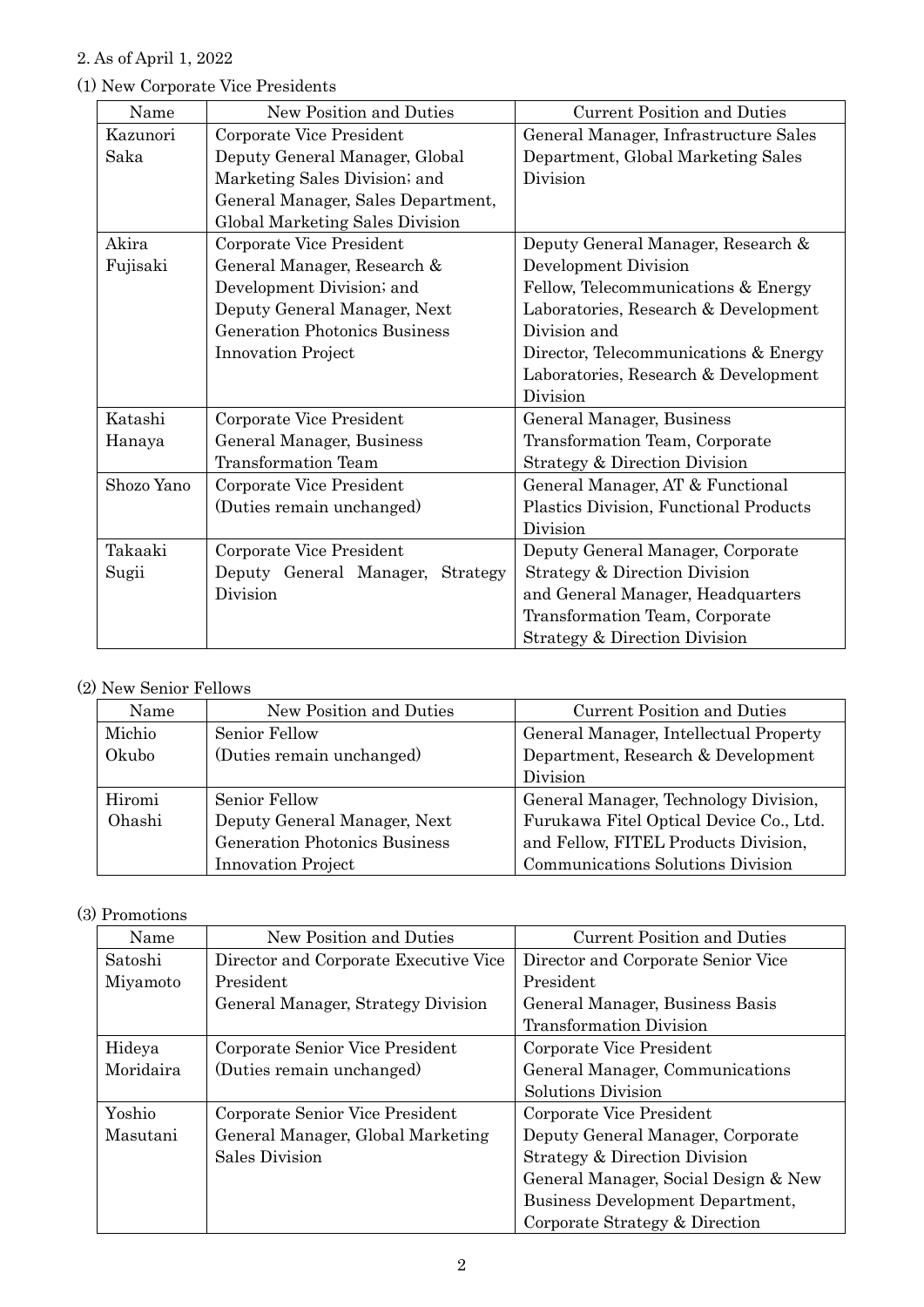|  | Divisionand General Manager, OneF       |
|--|-----------------------------------------|
|  | Mobility Business Development Team,     |
|  | Corporate Strategy & Direction Division |

# (4) Change of Duties

| Name      | New Position and Duties               | <b>Current Position and Duties</b>      |
|-----------|---------------------------------------|-----------------------------------------|
| Hiroyuki  | Director and Corporate Senior         | Representative Director and Corporate   |
| Ogiwara   | <b>Executive Vice President</b>       | Senior Executive Vice President         |
|           |                                       | General Manager, Corporate Strategy &   |
|           |                                       | Direction Division                      |
| Akihiro   | Director and Corporate Senior Vice    | Director and Corporate Senior Vice      |
| Fukunaga  | President                             | President                               |
|           | General Manager, Finance &            | General Manager, Finance & Global       |
|           | <b>Accounting Division</b>            | Management Division                     |
| Takamitsu | Corporate Executive Vice President    | Corporate Executive Vice President      |
| Kozuka    | General Manager, Energy               | General Manager, Energy Infrastructure  |
|           | <b>Infrastructure Division</b>        | Division                                |
|           | and President, Furukawa Electric      |                                         |
|           | Industrial Cable Co., Ltd.            |                                         |
| Jun Goto  | Corporate Vice President              | Corporate Vice President                |
|           | Managing Director, Furukawa           | Managing Director, Furukawa (Thailand)  |
|           | (Thailand) Co., Ltd.                  | Co., Ltd.                               |
|           | Director and President, Furukawa      | Deputy General Manager, Global          |
|           | Shanghai Ltd. (FSL)                   | Marketing Sales Division                |
|           | Director and President, Furukawa      | Director and President, Furukawa        |
|           | Electric Hong Kong Ltd. (FEHK)        | Shanghai Ltd. (FSL)                     |
|           | and Director and President,           | Director and President, Furukawa        |
|           | Furukawa Electric Trading SZ Ltd.     | Electric Hong Kong Ltd. (FEHK)          |
|           | (FTSZ)                                | and Director and President, Furukawa    |
|           |                                       | Electric Trading SZ Ltd. (FTSZ)         |
| Keiichiro | Corporate Vice President              | Corporate Vice President                |
| Urakami   | General Manager, Chubu Branch,        | General Manager, Chubu Branch, Global   |
|           | Global Marketing Sales Division       | Marketing Sales Division                |
|           |                                       | General Manager, Electronics Sales      |
|           |                                       | Department, Global Marketing Sales      |
|           |                                       | Division                                |
| Toshihiko | Corporate Vice President              | Corporate Vice President                |
| Ota       | General Manager, Next Generation      | General Manager, FITEL Products         |
|           | Photonics Business Innovation Project | Division, Communications Solutions      |
|           |                                       | Division                                |
| Takashi   | Corporate Vice President              | Corporate Vice President                |
| Yamamoto  | General Manager, Electronics          | General Manager, Copper & High          |
|           | <b>Component Material Division</b>    | Performance Material Products Division, |
|           | and General Manager, Copper & High    | Electronics Component Material          |
|           | Performance Material Products         | Division                                |
|           | Division, Electronics Component       |                                         |
|           | <b>Material Division</b>              |                                         |
| Mami      | Corporate Vice President              | Corporate Vice President                |
| Masuda    | General Manager, Investor Relations   | General Manager, Investor Relations     |
|           | Department, Finance & Accounting      | Department, Finance & Global            |
|           | Division                              | Management Division                     |
|           | and General Manager, Public           | and General Manager, Public Relations   |
|           | Relations Department, Strategy        | Department, Business Basis              |
|           | Division                              | <b>Transformation Division</b>          |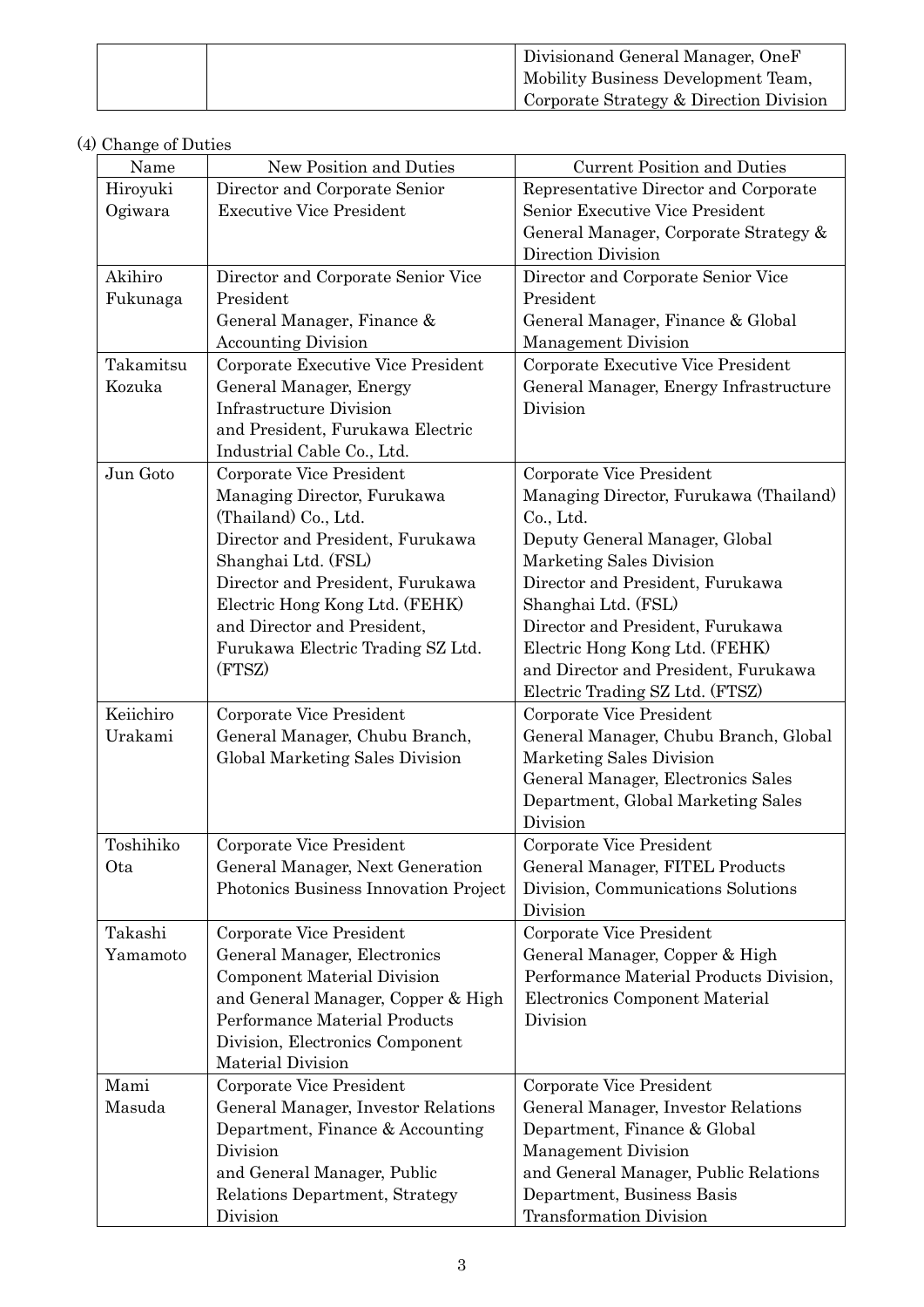## 3. As of June 23, 2022

(1) Directors and Audit & Supervisory Board Member Scheduled to Retire

| Name      | Position After Retirement       | <b>Position Before Retirement</b>       |
|-----------|---------------------------------|-----------------------------------------|
| Hiroyuki  | Corporate Senior Executive Vice | Director and Corporate Senior Executive |
| Ogiwara   | President                       | Vice President                          |
| Osamu     |                                 | Director                                |
| Kuroda    |                                 |                                         |
| Takahiro  | Part-time adviser               | Audit & Supervisory Board Member        |
| Kashiwagi |                                 |                                         |

(2) Candidates for New Director and Audit & Supervisory Board Member

| Name                | New Position                                    | Positions and Duties Prior to Appointment        |
|---------------------|-------------------------------------------------|--------------------------------------------------|
| Hideya<br>Moridaira | Director and Corporate Senior Vice<br>President | (Positions and Duties through March 31,<br>2022) |
|                     | (Duties remain unchanged from                   | Corporate Vice President                         |
|                     | those as of April 1, 2022)                      | General Manager, Communications                  |
|                     |                                                 | <b>Solutions Division</b>                        |
|                     |                                                 | (Positions and Duties from April 1, 2022)        |
|                     |                                                 | Corporate Senior Vice President                  |
|                     |                                                 | General Manager, Communications                  |
|                     |                                                 | <b>Solutions Division</b>                        |
| Yoshio              | Director and Corporate Senior Vice              | (Positions and Duties through March 31,          |
| Masutani            | President                                       | 2022)                                            |
|                     | (Duties remain unchanged from                   | Corporate Vice President                         |
|                     | those as of April 1, 2022)                      | Deputy General Manager, Corporate                |
|                     |                                                 | Strategy & Direction Division                    |
|                     |                                                 | General Manager, Social Design & New             |
|                     |                                                 | <b>Business Development Department,</b>          |
|                     |                                                 | Corporate Strategy & Direction Division          |
|                     |                                                 | and General Manager, OneF Mobility               |
|                     |                                                 | Business Development Team, Corporate             |
|                     |                                                 | Strategy & Direction Division                    |
|                     |                                                 | (Positions and Duties from April 1, 2022)        |
|                     |                                                 | Corporate Senior Vice President                  |
|                     |                                                 | General Manager, Global Marketing Sales          |
|                     |                                                 | Division                                         |
| Masao               | Audit & Supervisory Board                       | (Positions and Duties through March 31,          |
| Terauchi            | Member                                          | 2022)                                            |
|                     |                                                 | Corporate Vice President                         |
|                     |                                                 | General Manager, Electronics Component           |
|                     |                                                 | <b>Material Division</b>                         |
|                     |                                                 | (Position from April 1, 2022)                    |
|                     |                                                 | Adviser, Electronics Component Material          |
|                     |                                                 | Division                                         |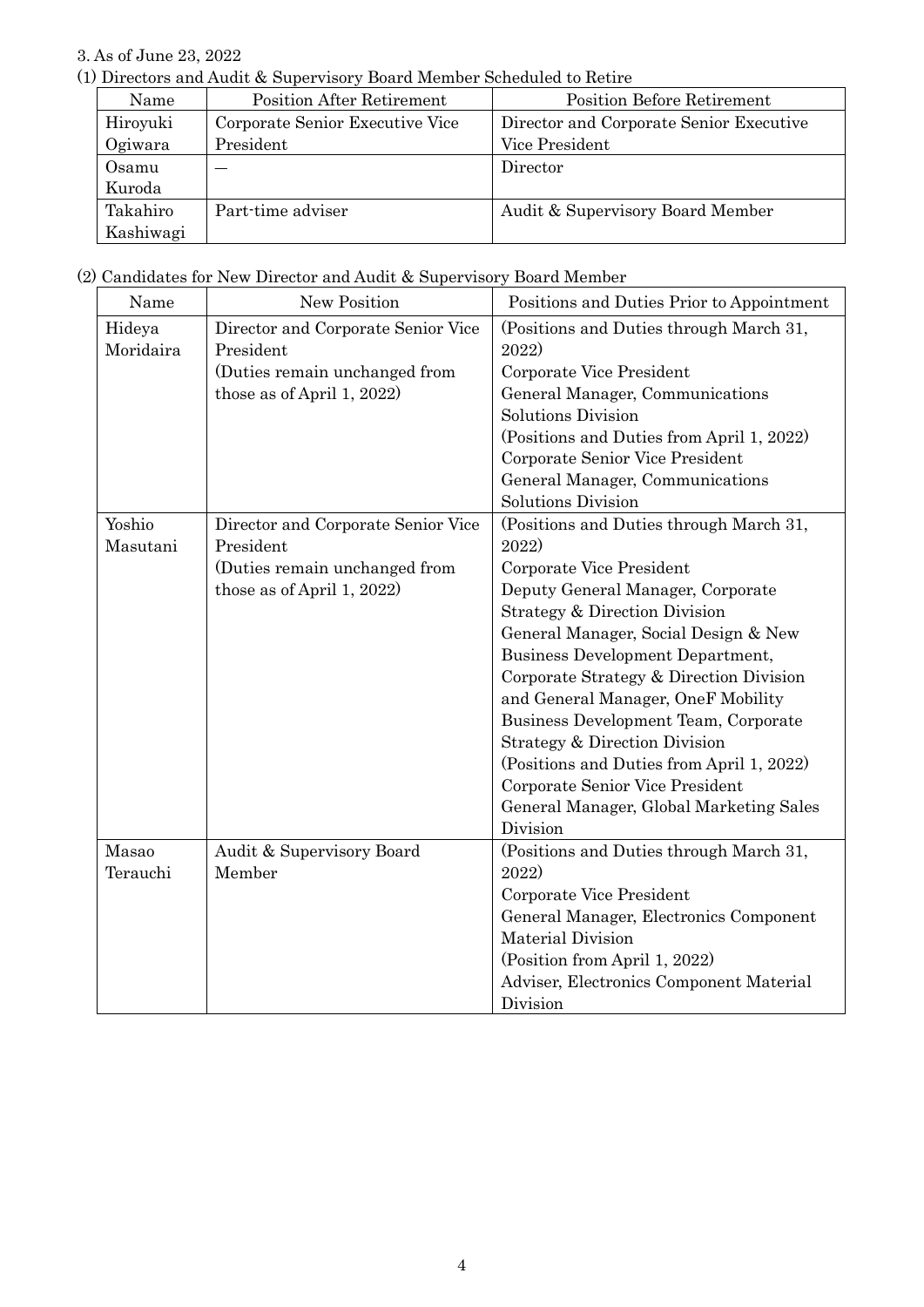- 4. Organizational Revisions as of April 1, 2022
- (1) Newly establish the "Next Generation Photonics Business Innovation Project" reporting directly to the president.
- (2) Rename the Business Basis Transformation Division to the Strategy Division.
- (3) Transfer the Business Transformation Team in the Corporate Strategy & Direction Division to directly under the president.
- (4) Integrate the OneF Mobility Business Development Team into Social Design & New Business Development Department in the Corporate Strategy & Direction Division and transfer it to the Global Marketing Sales Division.
- (5) Transfer the Corporate Planning Department in the Corporate Strategy & Direction Division to the Strategy Division.
- (6) Abolish the Corporate Strategy & Direction Division.
- (7) Rename the Finance and Global Management Division to the Finance & Accounting Division.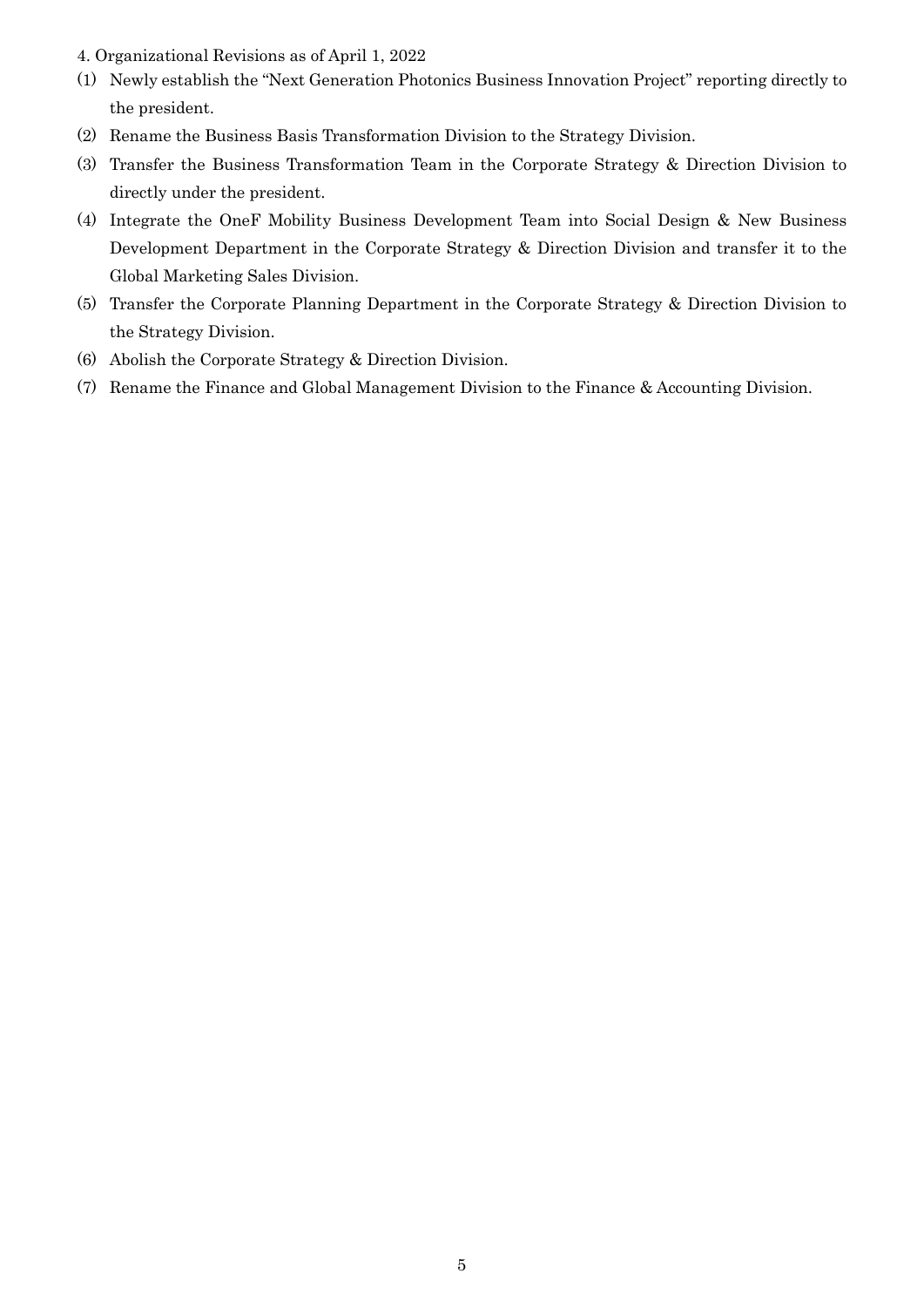## Profile of Newly Appointed Corporate Vice Presidents

| <u>Kazunori Saka</u>   |          |                                                                  |
|------------------------|----------|------------------------------------------------------------------|
| Born on March 25, 1964 |          | From Hokkaido Prefecture<br>57 years old                         |
|                        |          |                                                                  |
| 1986                   | March    | Graduated from Faculty of Law, Meiji University                  |
| 1986                   | April    | Entered Furukawa Electric Co. Ltd.                               |
| 2009                   | April    | General Manager, Electrical Equipment Sales Department,          |
|                        |          | Telecommunications Company                                       |
| 2012                   | April    | General Manager, Telecommunications & Industry Sales             |
|                        |          | Department, Telecommunications Company                           |
| 2013                   | April    | General Manager, Electrical Equipment Sales Department,          |
|                        |          | Electronic Components & Electronics Sales Department, Sales &    |
|                        |          | Marketing Division                                               |
| 2013                   | October  | General Manager, Telecommunications & Energy Sales Department,   |
|                        |          | Sales Management Department for Ecology & Infrastructure, Sales  |
|                        |          | & Marketing Division                                             |
| 2016                   | December | General Manager, Telecommunications Infrastructure Department,   |
|                        |          | Infrastructure Sales Department, Global Marketing Sales Division |
| 2017                   | April    | General Manager, Kyushu Branch Office, Global Marketing Sales    |
|                        |          | Division                                                         |
| 2020                   | April    | General Manager, Infrastructure Sales Department, Global         |
|                        |          | Marketing Sales Division (to date)                               |

## ◆Reason for appointment

Kazunori Saka has spent most of his career involved in sales. After gaining broad sales experience, including in the telecommunications and electronics businesses, he has worked as General Manager of the Kyushu Branch Office and General Manager of the Infrastructure Sales Department. His strong customer proposal capability and ability to establish relationships based on trust make him wellqualified to show further leadership as a key member of the Global Marketing Sales Division.

## Akira Fujisaki

| Born on January 31, 1964 |           | From Tokyo<br>58 years old                                                        |
|--------------------------|-----------|-----------------------------------------------------------------------------------|
| 1987                     | March     | Graduated from Department of Electrical Engineering, Faculty of                   |
| 1987                     | April     | Science and Engineering, Waseda University<br>Entered Furukawa Electric Co., Ltd. |
| 2000                     | April     | Applications Engineering Manager, FITEL Technologies, Inc.                        |
| 2003                     | April     | Applications Engineering Manager, Furukawa America Inc.                           |
| 2014                     | March     | Manager, New Business Development Office, Strategy Division,                      |
|                          |           | Furukawa Electric Co., Ltd.                                                       |
| 2016                     | April     | Manager, Industrial Laser Systems Department, New Business                        |
|                          |           | Development Department, Strategy Division, Furukawa Electric                      |
|                          |           | Co., Ltd.                                                                         |
| 2016                     | July      | Chief Engineer, OFS Fitel LLC                                                     |
|                          |           | and Manager, Industrial Laser Systems Department, New Business                    |
|                          |           | Development Department, Strategy Division, Furukawa Electric                      |
|                          |           | Co., Ltd.                                                                         |
| 2018                     | September | General Manager, Telecommunications & Energy Laboratories,                        |
|                          |           | Research & Development Division, Furukawa Electric Co., Ltd.                      |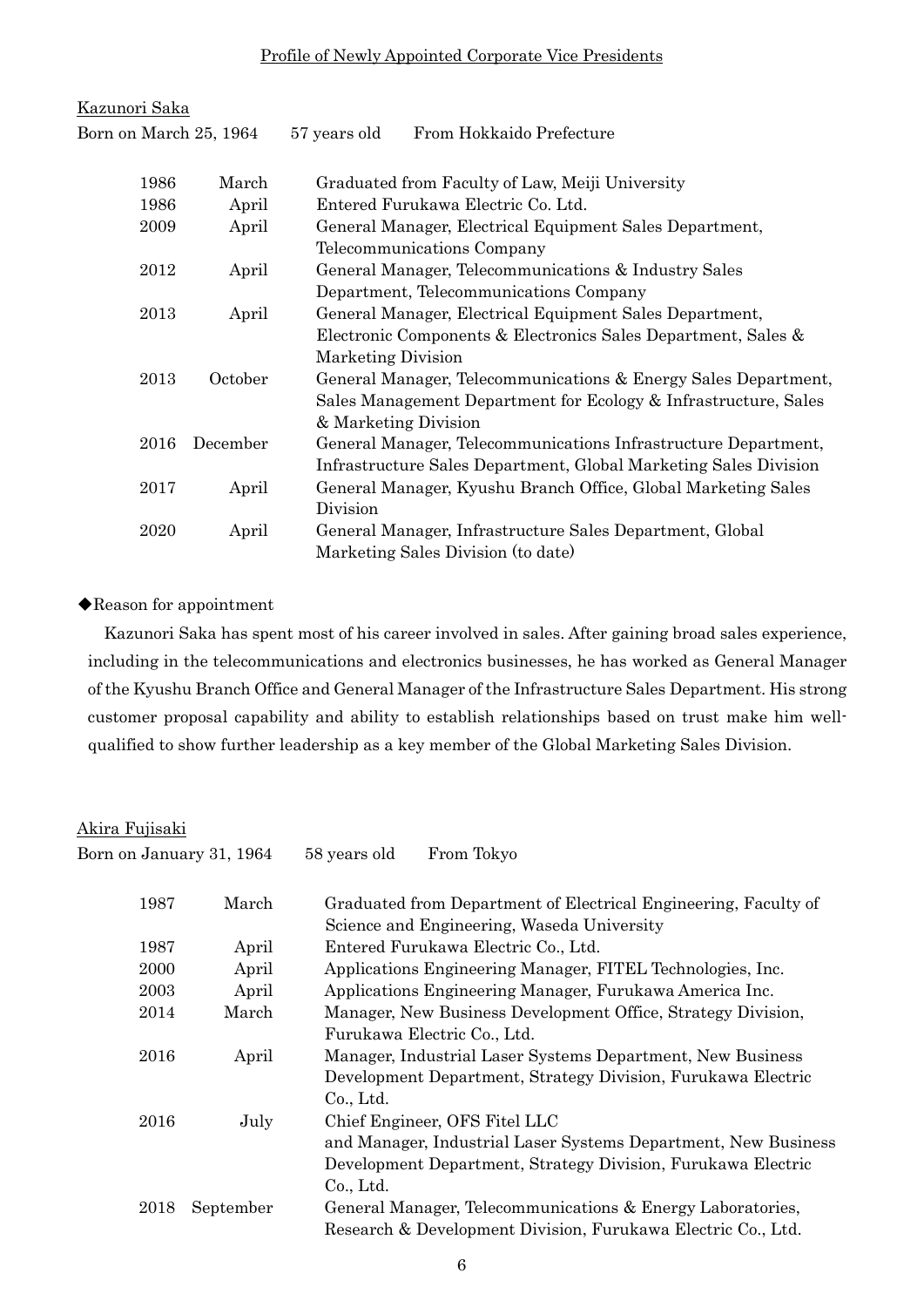|      |       | and Manager, Telecommunications & Energy Laboratories,         |
|------|-------|----------------------------------------------------------------|
|      |       | Research & Development Division, Furukawa Electric Co., Ltd.   |
| 2020 | March | Fellow, Telecommunications & Energy Laboratories, Research &   |
|      |       | Development Division                                           |
|      |       | and General Manager, Telecommunications & Energy Laboratories, |
|      |       | Research & Development Division                                |
| 2021 | June  | Deputy General Manager, Research & Development Division        |
|      |       | Fellow, Telecommunications & Energy Laboratories, Research &   |
|      |       | Development Division                                           |
|      |       | and General Manager, Telecommunications & Energy Laboratories, |
|      |       | Research & Development Division (to date)                      |

#### ◆Reason for appointment

Akira Fujisaki has spent most of his career involved in the research and development of optical communications. Along with leading the development of revolutionary products including Erbium Doped Fiber Amplifiers (EDFA) and fiber lasers, his expert knowledge is highly regarded both inside and outside of the company. In addition to his expert knowledge, he has extensive overseas experience, including technical sales experience in the United States and a temporary assignment at a telecommunications subsidiary in the United States. His knowledge and experience make him wellqualified to further strengthen the research and development function from a global perspective.

#### Katashi Hanaya

| Born on April 4, 1967 |                                                                        | 54 years old<br>From Okayama Prefecture                        |  |
|-----------------------|------------------------------------------------------------------------|----------------------------------------------------------------|--|
| 1990                  | March                                                                  | Graduated from School of Economics, Ritsumeikan University     |  |
| 1990                  | April                                                                  | Entered Furukawa Electric Co., Ltd.                            |  |
| 2005                  | December                                                               | Vice Sales Manager, Furukawa Metal (Thailand) Public Co., Ltd. |  |
| 2015                  | Senior Manager, Planning Unit, Copper Tube Division, Furukawa<br>April |                                                                |  |
|                       |                                                                        | Electric Co., Ltd.                                             |  |
| 2016                  | April                                                                  | Manager, Corporate Planning Department, Strategy Division      |  |
|                       |                                                                        | and Secretary Office, Strategy Division                        |  |
| 2018                  | April                                                                  | General Manager, Strategy Promotion Office, Corporate Planning |  |
|                       |                                                                        | Department, Strategy Division                                  |  |
| 2018                  | December                                                               | Deputy General Manager, Transformation Team                    |  |
| 2019                  | April                                                                  | General Manager, Transformation Team, Transformation Division  |  |
| 2019                  | May                                                                    | General Manager, Business Transformation Team, Transformation  |  |
|                       |                                                                        | Division                                                       |  |
| 2021                  | April                                                                  | General Manager, Business Transformation Team, Corporate       |  |
|                       |                                                                        | Strategy & Direction Division (to date)                        |  |

## ◆Reason for appointment

After gaining experience in production control and sales, Katashi Hanaya was tasked with extremely difficult missions including rehabilitating the copper tube subsidiary in Thailand, rebuilding the copper tube business and negotiating an alliance. Since 2019, he has been a core member in the activities for strengthening the earnings and organization's ability to execute across the group. His strong determination and ability to achieve new breakthroughs make him wellqualified to realize further transformation of Furukawa Electric Group.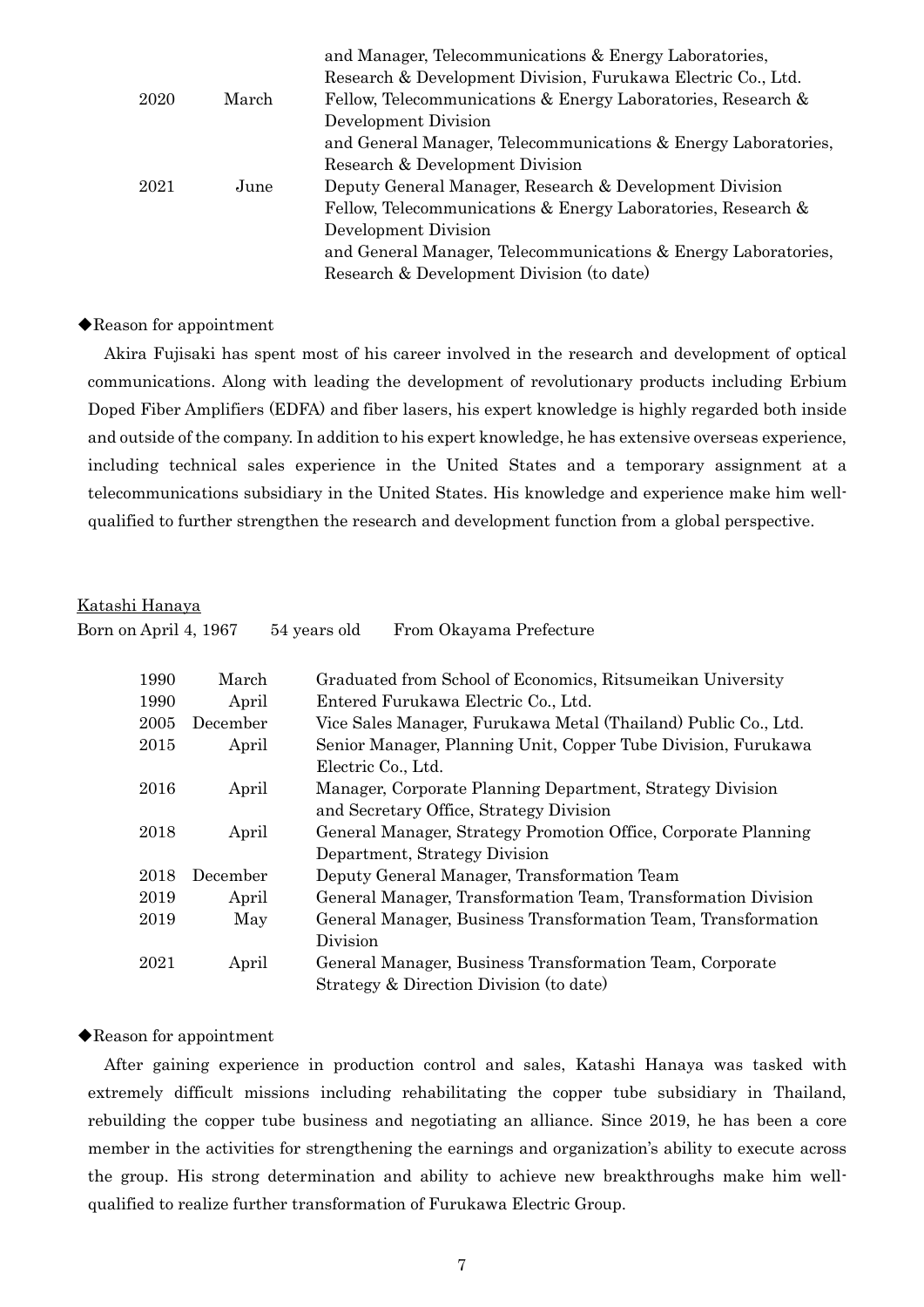Shozo Yano Born on May 14, 1965 56 years old From Miyazaki Prefecture 1991 March Completed Industrial Chemistry, Graduate School of Science and Technology, Tokyo University of Science 1991 April Entered Furukawa Electric Co., Ltd. 2012 April General Manager, AT Hiratsuka Production Department, AT Products Department, Industrial Equipment Division, Energy & Industrial Equipment Company 2013 April General Manager, Hiratsuka Production Department, AT Products Department, Functional Plastics Division 2014 March General Manager, Technical Support & Sales Department, AT Products Department, Functional Plastics Division 2015 May General Manager, AT Products Department, Functional Plastics Division and General Manager, Technical Support & Sales Department, AT Products Department, Functional Plastics Division 2016 April General Manager, AT Technical Support & Sales Department, AT & Functional Plastics Division 2019 April General Manager, AT Business Development Department, AT & Functional Plastics Division, Functional Products Division 2020 April General Manager, AT & Functional Plastics Division, Functional Products Division (to date)

◆Reason for appointment

After acquiring broad experience within the value chain, including development, manufacturing and sales, Shozo Yano is currently heading the AT & Functional Plastics Division. While valuing hypothetical thinking, he places importance on teamwork, and utilizing his leadership abilities that enable him to involve others, he is well-qualified to take business strategy development to a higher level.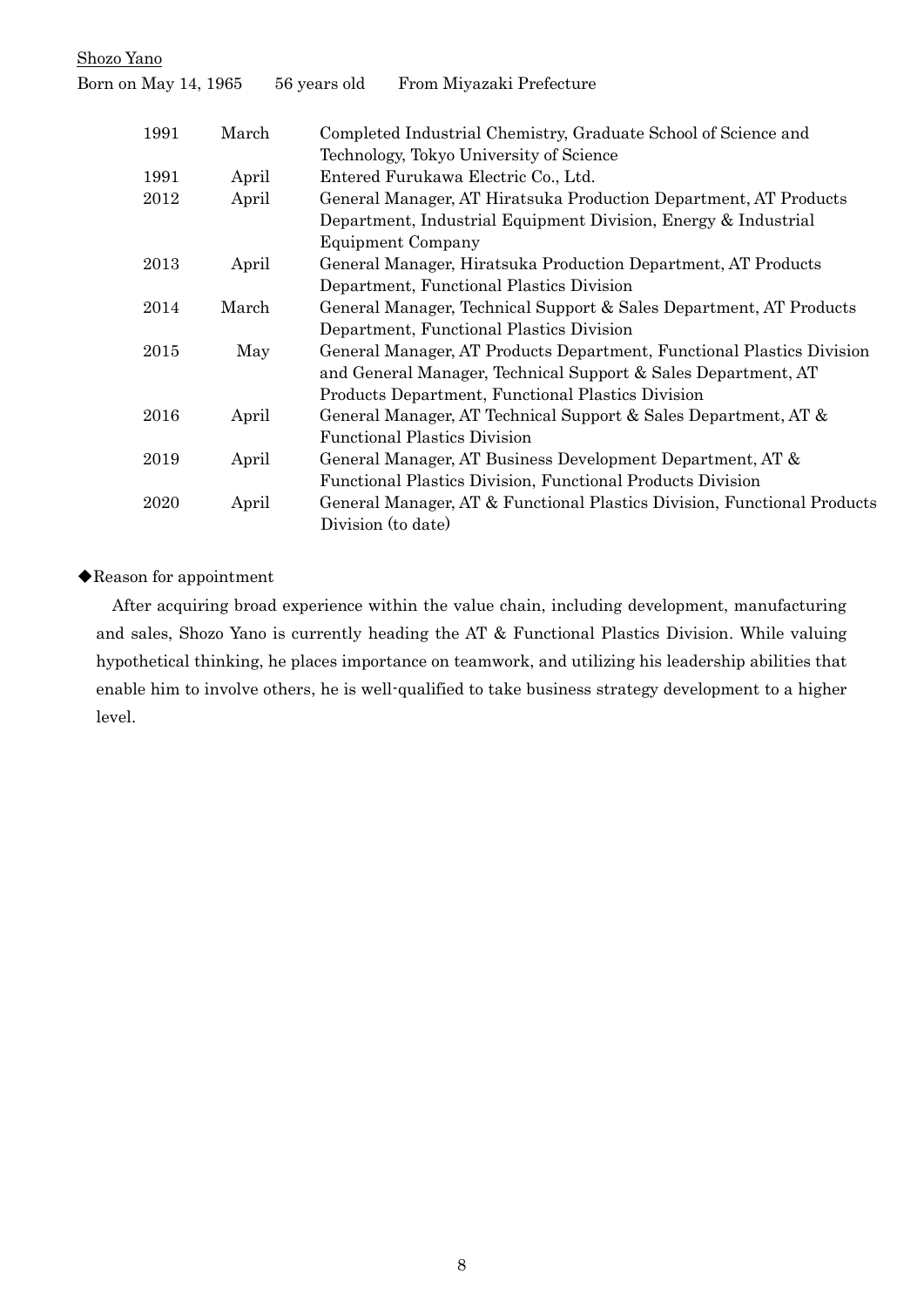Takaaki Sugii

| Born on November 3, 1963 |           | 58 years old<br>From Tokyo                                                                                                                                                     |  |
|--------------------------|-----------|--------------------------------------------------------------------------------------------------------------------------------------------------------------------------------|--|
| 1989                     | March     | Completed Master's Program at the Department of Medicine,<br>Graduate School of Medical Research, Osaka University                                                             |  |
| 1989                     | April     | Entered Andersen Consulting (currently Accenture Japan Ltd.)                                                                                                                   |  |
| 1994                     | September | Manager, Change Management Competence Group, Andersen<br>Consulting                                                                                                            |  |
| 1997                     | September | Senior Manager, Communication High-tech Industry Department,<br>Andersen Consulting                                                                                            |  |
| 2003                     | September | Partner, Management Consulting & Integrated Markets<br>Department, Accenture Japan Ltd.                                                                                        |  |
| 2009                     | September | Entered Asurion Japan K.K.<br>Head of Corporate Strategy Office                                                                                                                |  |
| 2011                     | September | Senior Director, Supply Chain Management Department<br>Head of Strategic Planning and Head of Repair & Procurement<br>Management, Asurion Japan K.K.                           |  |
| 2016                     | September | Senior Director, Corporate Strategy Department<br>Head of Strategic Planning office, Asurion Japan K.K.                                                                        |  |
| 2019                     | March     | Entered Furukawa Electric Co., Ltd.                                                                                                                                            |  |
| 2019                     | April     | Deputy General Manager, Transformation Division                                                                                                                                |  |
| 2021                     | April     | Deputy General Manager, Corporate Strategy & Direction Division<br>and General Manager, Headquarters Transformation Team,<br>Corporate Strategy & Direction Division (to date) |  |

◆Reason for appointment

After gaining experience at a consulting firm and foreign company, Takaaki Sugii joined Furukawa Electric Co., Ltd. in 2019. While utilizing the extensive experience acquired at his previous employment within the activities for strengthening the earnings and organization's ability to execute across the group and to transform the group, he has led the efforts to structure the business issues from a companywide perspective and develop effective measures for those issues. His deep knowledge particularly in the ICT field makes him well-qualified to strengthen DX from a companywide perspective going forward.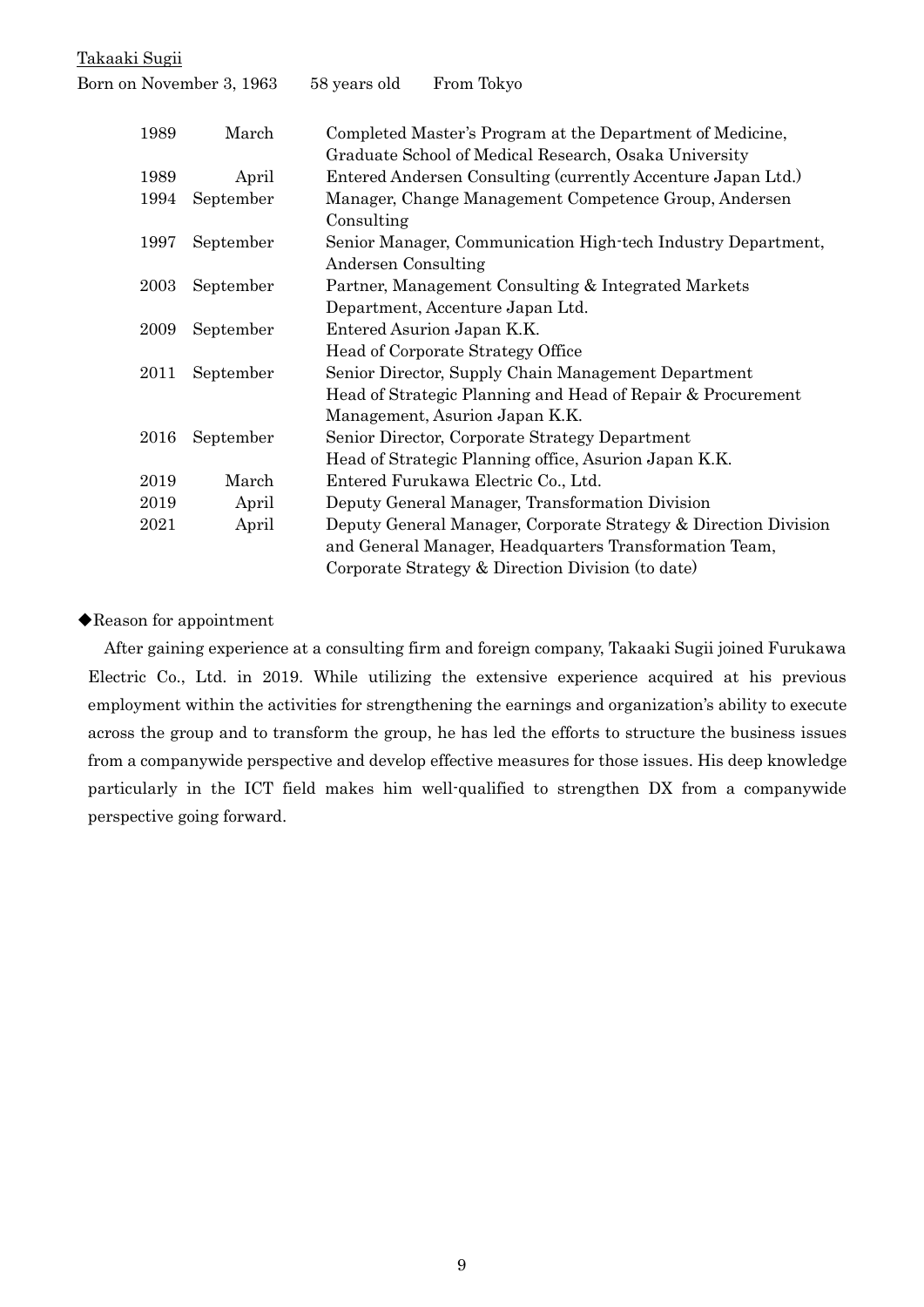## Profile of Newly Appointed Senior Fellows

| Michio Okubo              |           |                      |                                                                  |
|---------------------------|-----------|----------------------|------------------------------------------------------------------|
| Born on February 15, 1962 |           | 60 years old         | From Tokushima Prefecture                                        |
| 1986                      | March     |                      | Completed Mechanical Engineering Program, Graduate School of     |
|                           |           |                      | Engineering, Nagoya University                                   |
| 1986                      | April     |                      | Entered Furukawa Electric Co., Ltd.                              |
| 2010                      | December  |                      | Director, Nanotechnology Center, Yokohama Laboratory, Research & |
|                           |           | Development Division |                                                                  |
| 2014                      | November  |                      | General Manager, New Material Research Department, Advanced      |
|                           |           |                      | Technology Laboratory, Research & Development Division           |
| 2016                      | September |                      | General Manager, Advanced Technology Department, Advanced        |
|                           |           |                      | Technology Laboratory, Research & Development Division           |
| 2017                      | April     |                      | General Manager, Intellectual Property Department, Research &    |
|                           |           |                      | Development Division (to date)                                   |

#### ◆Reason for appointment

Michio Ohkubo has spent most of his career in the development of optical devices. He has served as Director of the Nanotechnology Center from 2010 and General Manager of the Intellectual Property Department from 2017. Combining his extensive development knowledge and advanced expertise in the IP landscape, he is playing a central role in actively utilizing the patented and unpatented intellectual property of Furukawa Electric and other companies for the business and management strategies. As a Senior Fellow, he will lift utilization of the group's intellectual property to a higher level.

## Hiromi Ohashi

Born on May 28, 1961 60 years old From Tokyo

| 1985 | March | Graduated from Department of Applied Physics, Faculty of Science and                            |
|------|-------|-------------------------------------------------------------------------------------------------|
|      |       | Engineering, Waseda University                                                                  |
| 1985 | April | Enrolled in Department of Electrical Engineering, Electronics and                               |
|      |       | Applied Physics, Tokyo Institute of Technology                                                  |
| 1987 | March | Graduated from Electronics and Applied Physics Course, Tokyo Institute                          |
|      |       | of Technology                                                                                   |
| 1987 | April | Entered Nippon Telegraph and Telephone Corporation                                              |
| 2007 | March | Completed Doctoral Program, Department of Electrical Engineering,                               |
|      |       | Tokyo Institute of Technology (graduate program for working adults)                             |
| 2014 | July  | Entered NTT Electronics Corporation                                                             |
| 2017 | April | Assigned to a position at Furukawa Fitel Optical Device Co., Ltd.                               |
| 2019 | April | Entered Furukawa Electric Co., Ltd.                                                             |
|      |       | General Manager, Technology Division, Furukawa Fitel Optical Device                             |
|      |       | Co., Ltd.                                                                                       |
| 2020 | March | Fellow, FITEL Products Division, Communications Solutions Division,                             |
|      |       | Furukawa Electric Co., Ltd.<br>and General Manager, Technology Division, Furukawa Fitel Optical |
|      |       | Device Co., Ltd. (to date)                                                                      |
|      |       |                                                                                                 |

#### ◆Reason for appointment

Her high level of expertise in semiconductor devices for optical communications based on fundamental research into optical physics has been pronounced from her time at NTT Electronics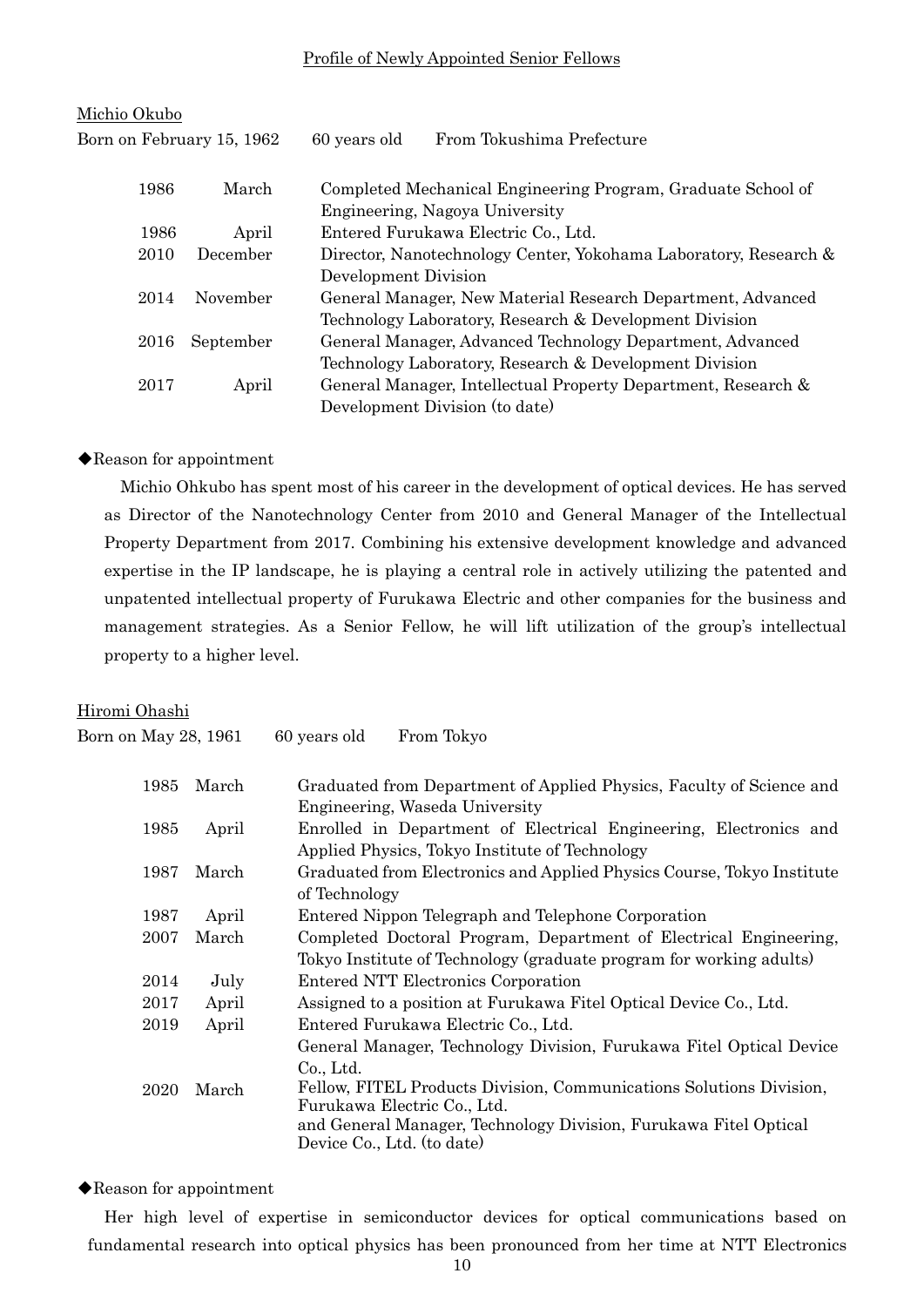Corporation. Her achievements are well-known both inside and outside of the company, and she has also served as a member of the Science Council of Japan and President of Electronics Society, The Institute of Electronics, Information and Communication Engineers. Since joining the company in 2019, she continues to excel in her specialized field and has achieved excellent results in both academic activities and personnel training. As a Senior Fellow, she will further increase her presence within the company.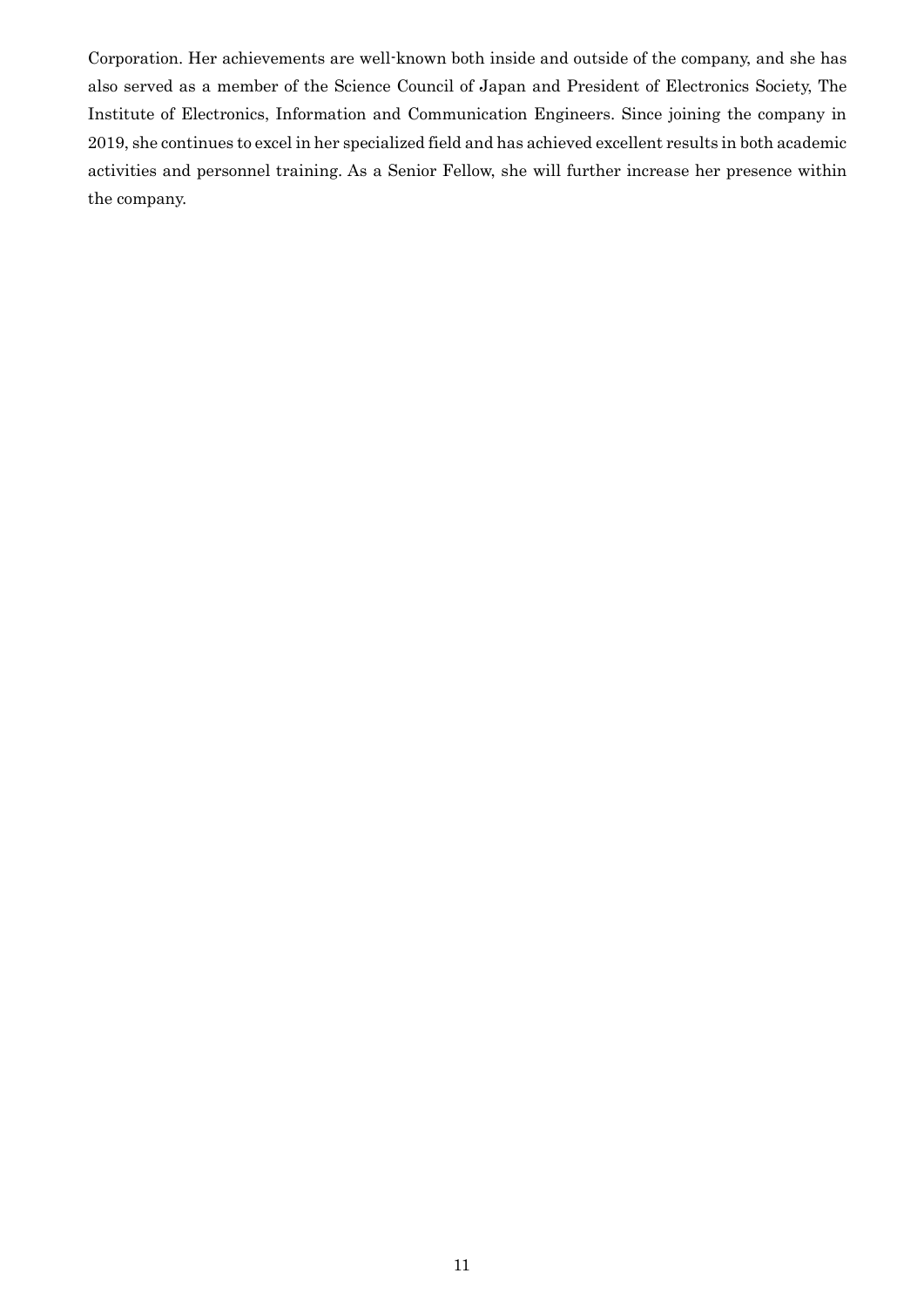### Profiles of Newly Nominated Director Candidates

| Hideya Moridaira      |          |                                                                                                                                                                                      |
|-----------------------|----------|--------------------------------------------------------------------------------------------------------------------------------------------------------------------------------------|
| Born on July 13, 1965 |          | From Gunma Prefecture<br>56 years old                                                                                                                                                |
| 1990                  | March    | Completed Earth Sciences, Graduate School of Science and<br>Faculty of Science, Tohoku University                                                                                    |
| 1990                  | April    | Entered Furukawa Electric Co., Ltd.                                                                                                                                                  |
| 2011                  | March    | Manager, Strategy Planning Group, Intellectual Property<br>Department                                                                                                                |
| 2014                  | April    | General Manager, Corporate Planning Department, Strategy<br>Division                                                                                                                 |
| 2016                  | April    | General Manager, Planning Department, Communications<br><b>Solutions Division</b>                                                                                                    |
|                       |          | and General Manager, Planning Control Department, Planning<br>Department, Communications Solutions Division                                                                          |
| 2017                  | April    | Deputy General Manager, Communications Solutions Division<br>and                                                                                                                     |
|                       |          | General Manager, Planning Department, Communications<br><b>Solutions Division</b>                                                                                                    |
| 2020                  | February | General Manager, Optical Fiber and Cable Products Division,<br>Communications Solutions Division                                                                                     |
| 2020                  | April    | Corporate Vice President<br>and General Manager, Optical Fiber & Cable Products Division,                                                                                            |
|                       |          | Communications Solutions Division                                                                                                                                                    |
| 2021                  | April    | Corporate Vice President<br>General Manager, Communications Solutions Division<br>and General Manager, Optical Fiber & Cable Products Division,<br>Communications Solutions Division |
| 2021                  | May      | Corporate Vice President<br>and General Manager, Communications Solutions Division                                                                                                   |
| 2021                  | August   | Corporate Vice President                                                                                                                                                             |
|                       |          | General Manager, Communications Solutions Division<br>and General Manager, Planning & Administration Department,<br>Communications Solutions Division                                |
| 2021                  | December | Corporate Vice President<br>and General Manager, Communications Solutions Division (to<br>date)                                                                                      |

## ◆Reason for nomination

After gaining experience in the production technology and intellectual property departments, Hideya Moridaira led the formulation of the medium-term management plan as General Manager of the Corporate Planning Department. In addition, he has worked to transform the overall telecommunications business as General Manager of the Optical Fiber and Cable Products Division from 2020 and General Manager of the Communications Solutions Division from 2021. With his thorough knowledge of the telecommunications business, he is well-qualified to be a director who will contribute to enhancing discussions at the Board of Directors Meetings.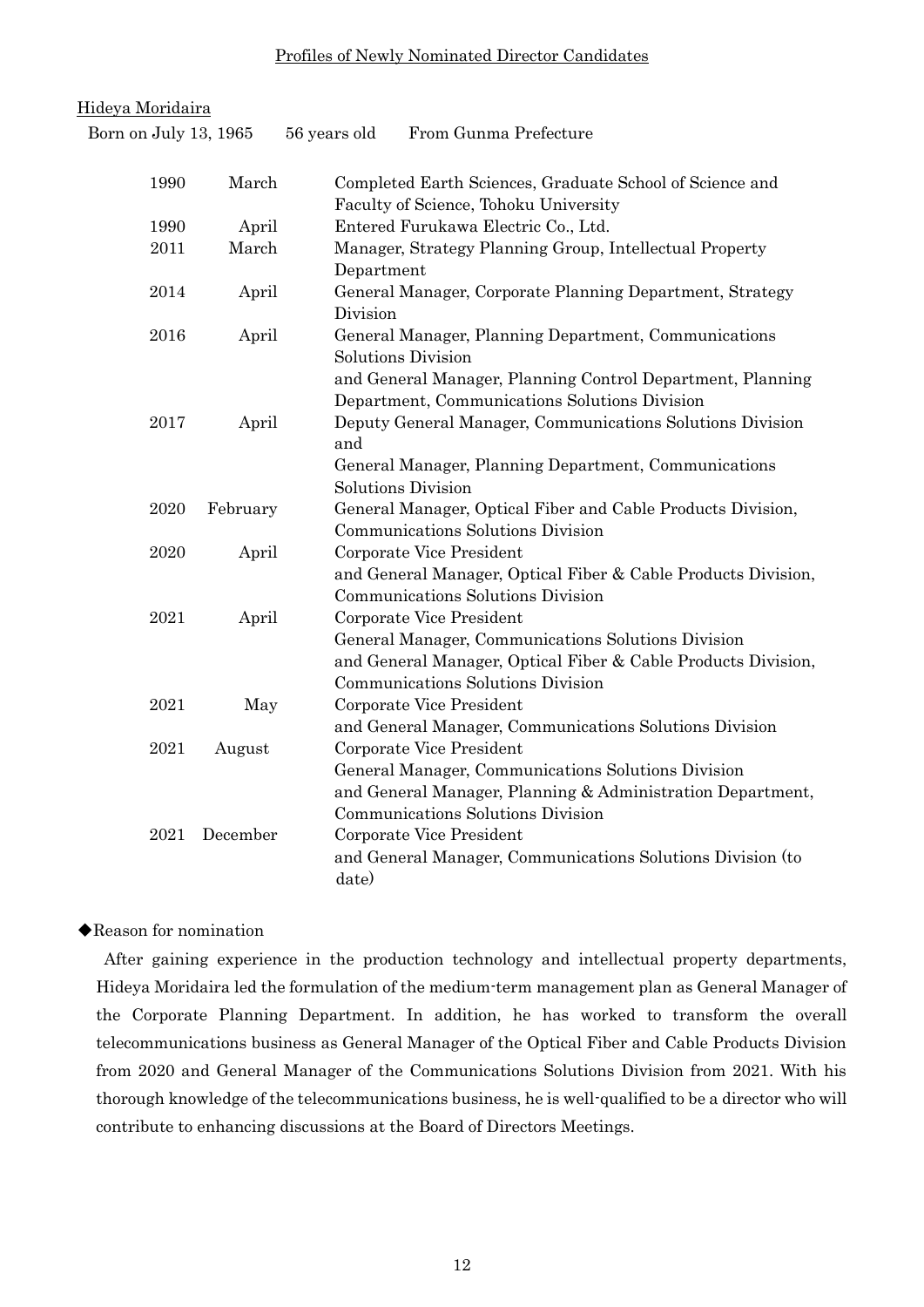### Yoshio Masutani

| Born on September 29, 1965 |         | 56 years old                                         | From Oita Prefecture                                                                                                                                                                                                                                                                                       |
|----------------------------|---------|------------------------------------------------------|------------------------------------------------------------------------------------------------------------------------------------------------------------------------------------------------------------------------------------------------------------------------------------------------------------|
| 1989                       | March   |                                                      | Graduated from College of Economics, Rikkyo University                                                                                                                                                                                                                                                     |
| 1989                       | April   | Entered OKURA & CO., LTD.                            |                                                                                                                                                                                                                                                                                                            |
| 1993                       | July    | Okura & Co. UK Ltd.                                  |                                                                                                                                                                                                                                                                                                            |
| 1998                       | October | Entered Furukawa Electric Co., Ltd.                  |                                                                                                                                                                                                                                                                                                            |
| 2011                       | April   | Company                                              | General Manager, Overseas Sales Department, Telecommunications                                                                                                                                                                                                                                             |
| 2013                       | April   | Division                                             | General Manager, Overseas Sales Department, Sales Management<br>Department for Ecology & Infrastructure, Sales & Marketing                                                                                                                                                                                 |
| 2015                       | April   | <b>Strategic Initiatives Division</b>                | General Manager, Overseas Sales Department, Global Business                                                                                                                                                                                                                                                |
|                            |         | <b>Marketing Division</b>                            | and General Manager, Overseas Sales Department, Sales<br>Management Department for Ecology & Infrastructure, Sales &                                                                                                                                                                                       |
| 2015                       | July    | Division                                             | Deputy General Manager, Copper Foil Division<br>and General Manager, Sales Management Department, Copper Foil                                                                                                                                                                                              |
| 2017                       | April   | Division                                             | General Manager, Planning Department, Global Marketing Sales                                                                                                                                                                                                                                               |
| 2018                       | April   |                                                      | General Manager, Marketing Initiatives & Business Development<br>Department, Global Marketing Sales Division                                                                                                                                                                                               |
| 2020                       | April   | Corporate Vice President<br>Marketing Sales Division | and General Manager, New Business Creation Department, Global                                                                                                                                                                                                                                              |
| 2021                       | April   | Corporate Vice President                             | Deputy General Manager, Corporate Strategy & Direction Division;<br>General Manager, Social Design & New Business Development<br>Department, Corporate Strategy & Direction Division<br>and General Manager, OneF Mobility Business Development Team,<br>Corporate Strategy & Direction Division (to date) |

## ◆Reason for nomination

With extensive experience in global sales, Yoshio Masutani has carried out activities to strengthen customer proposal capabilities and develop new business models as well as conducting marketing activities, thereby improving the overall sales and marketing capability of the group. His expertise and extensive experience in marketing and new business development make him well-qualified to be a director who will contribute to enhancing discussions at the Board of Directors Meetings.